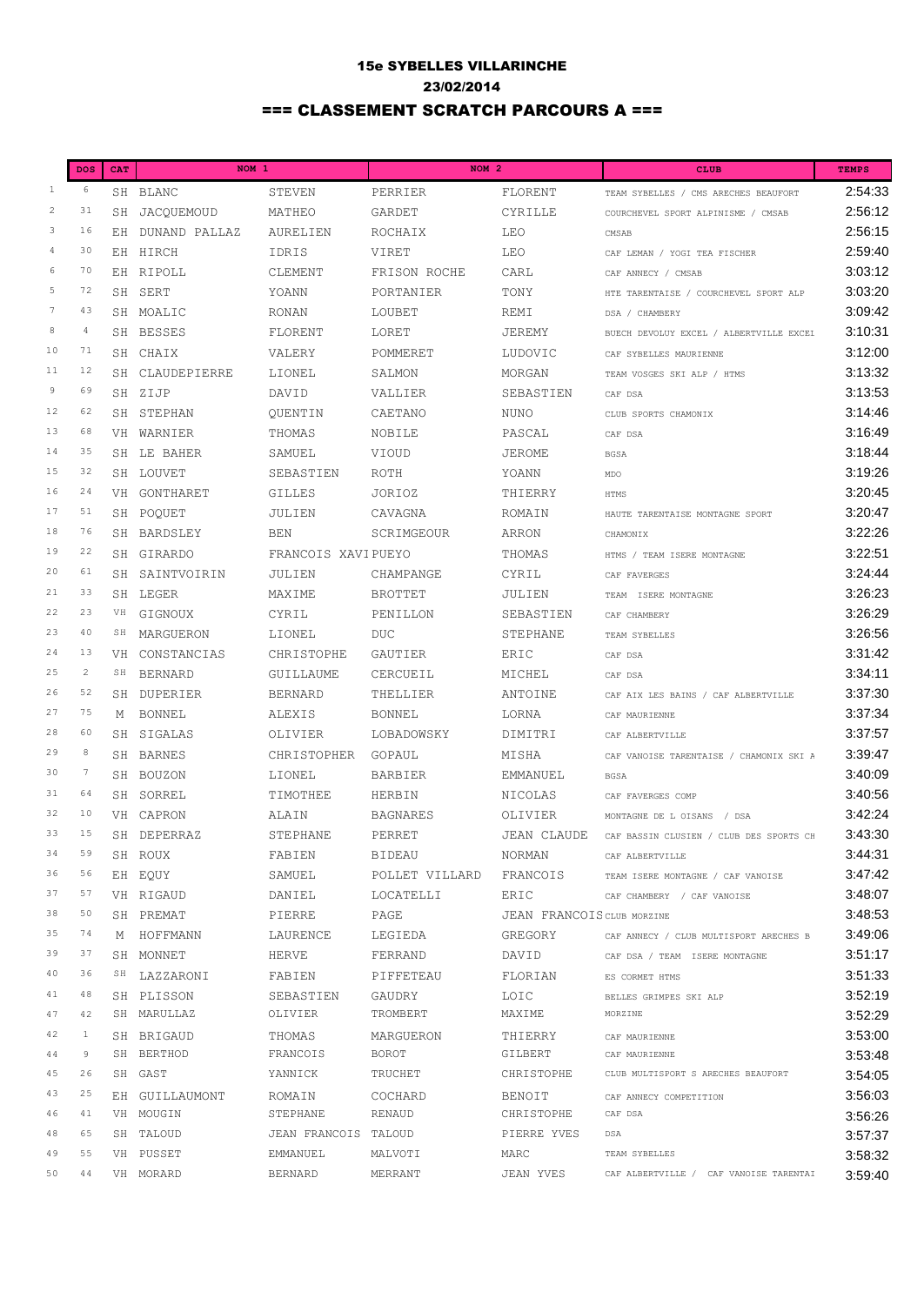## 15e SYBELLES VILLARINCHE 23/02/2014 === CLASSEMENT SCRATCH PARCOURS A ===

| 51 | 14 | VF  | DE CHOUDENS       | SANDRINE      | ZUBERER          | ALEXIA             | CAF ISERE / CAF VANOISE                 | 3:59:48    |
|----|----|-----|-------------------|---------------|------------------|--------------------|-----------------------------------------|------------|
| 52 | 38 | SF. | MARTIN            | <b>GAELLE</b> | HUGOT            | <b>ELSA</b>        | CAF ALBERTVILLE EXCEL / CAF CHAMBERY EX | 4:00:00    |
| 54 | 28 |     | SH GOYER          | JULIEN        | FERY             | MICHEL             | CAF DSA                                 | 4:03:20    |
| 55 | 45 |     | VH NURISSO        | MAURO         | MOTTARD          | CLAUDE             | CAF MODANE TABOR / CAF MAURIENNE        | 4:03:30    |
| 53 | 47 | M   | PERRIN            | FREDERIC      | DERANCOURT       | <b>ELISE</b>       | CAF ALBERTVILLE                         | 4:03:58    |
| 56 | 66 | SH  | PLANTE            | THOMAS        | <b>BOIS</b>      | MICHAEL            | TEAM SYBELLES                           | 4:07:06    |
| 57 | 21 |     | VH FERVENTIN      | STEPHANE      | <b>DEVOS</b>     | LAURENT            | CAF FAVERGES                            | 4:08:31    |
| 58 | 11 | SH  | COHADE            | PHILIPPE      | <b>JOURNET</b>   | FREDDY             | TEAM ISERE MONTAGNE                     | 4:09:50    |
| 59 | 67 | SF  | TURBIL.           | SYLVIE        | <b>BOROT</b>     | <b>AMANDINE</b>    | CAF MAURIENNE                           | 4:17:40    |
| 60 | 29 | SH  | HARRY             | OLIVIER       | STEIDEL          | <b>JEROME</b>      | CAF DSA / MEYTHET                       | 4:18:01    |
| 61 | 19 | SH  | DRANSART          | SEBASTIEN     | DRANSART         | CHRISTIAN          | DSA                                     | 4:25:31    |
| 62 | 5  | SH  | <b>BARTHELEMY</b> | MATTHIEU      | <b>BLANCHARD</b> | MICHAEL            | <b>BGSA</b>                             | 4:26:27    |
| 63 | 46 | SF. | <b>NODET</b>      | <b>ELSA</b>   | PETTT            | ANNE.              |                                         | 4:28:49    |
| 64 | 27 | EH  | <b>GERVAIS</b>    | MATHIEU       | PAGNIOD          | LUCAS              | PRAZ DE LYS SOMMOND SKI ALPINISME       | 4:29:50    |
| 65 | 3  | SH  | <b>BERTHIER</b>   | PIERRE        | VANDENHELSKEN    | LOIC               | MAXIRACE.ORG                            | 4:39:46    |
| 66 | 63 | SF  | NODET             | <b>ELSA</b>   | PETIT            | ANNE               |                                         | 4:40:39    |
| 67 | 20 |     | VH DELTOMBE       | PHILIPPE      | SPISER           | SEBASTIEN          | CAF CHAMBERY / GRENOBLE UNIVERSITE MON  | 4:41:05    |
| 68 | 58 | SF  | ROUX              | LAETITIA      | GUIZIOU          | KATELL             | CAF ALBERTVILLE                         | 4:44:37    |
| 69 | 73 |     | M LUCI            | SANDRO        | THIVOLLE         | GERALDINE          |                                         | 4:46:22    |
| 70 | 49 |     | SH PATART         | JULIEN        | SCHMIT           | FRANCOTS           | AMIS DU VIEUX LYON / ASO NTN SNR        | 4:59:42    |
| 71 | 54 |     | SF FAVIER         | PERRINE       | <b>BROTTET</b>   | MARIE              | CAF LA ROCHE BONNEVILLE / DSA           | 5:06:00    |
| 72 | 17 | SH  | DAUBERT           | <b>STEEVE</b> | PONSOT           | FLORIAN            | CSA 13 BCA                              | <b>ABD</b> |
| 73 | 53 | М   | PAGE              | FLORENCE      | VIGNOUD          | ADRIEN             | COURCHEVEL SPORT ALPINISME / MOUTIER    | <b>ABD</b> |
| 74 | 18 | VH  | DRAGOT BELTRAN    | FREDERIC      | MINOZZI          | <b>JEAN PIERRE</b> | PRAZ DE LYS / HAUT GIFFRE               | <b>ABD</b> |
| 75 | 39 |     | VH MOREAU         | FABIEN        | <b>BARDEY</b>    | RAPHAEL            |                                         | <b>ABD</b> |